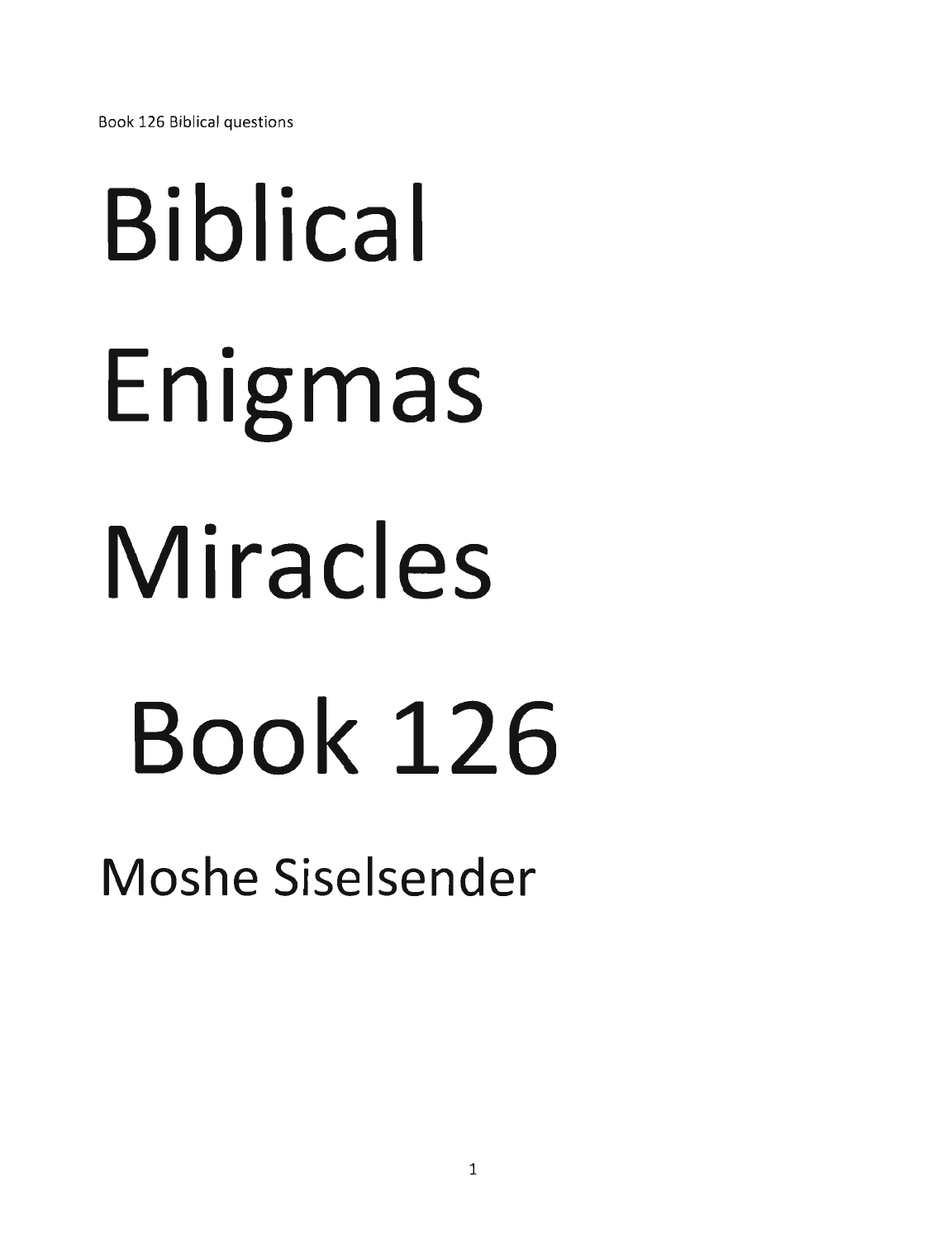Miracles occur every fraction of a second. They occur so often that people take them for **granted.** 

**Life for humans animals plants minerals stones elements molecules** DNA **-All survival is a miracle. Life is a miracle death as a miracle. They are**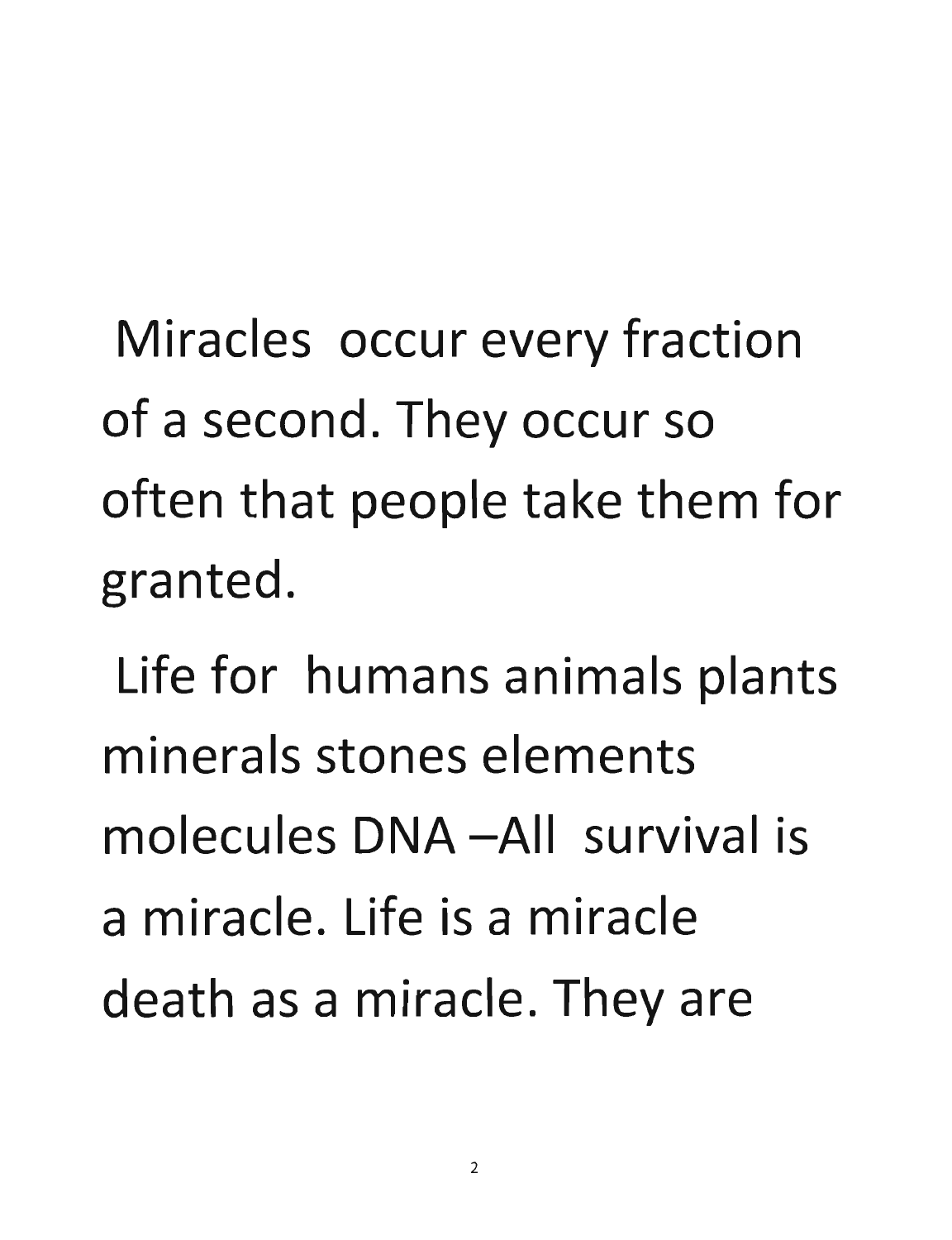part of living and people do not **realize that they are miracles.** 

**Isaiah mentions that Jews are**  the proof that God exists. A famous philosopher was asked **by a European emperor to bring proof that God exists. He replied the Jews.** 

**Jewish survival for the last**  4000 years is a miracle. All powerful countries lived then **declined and finally**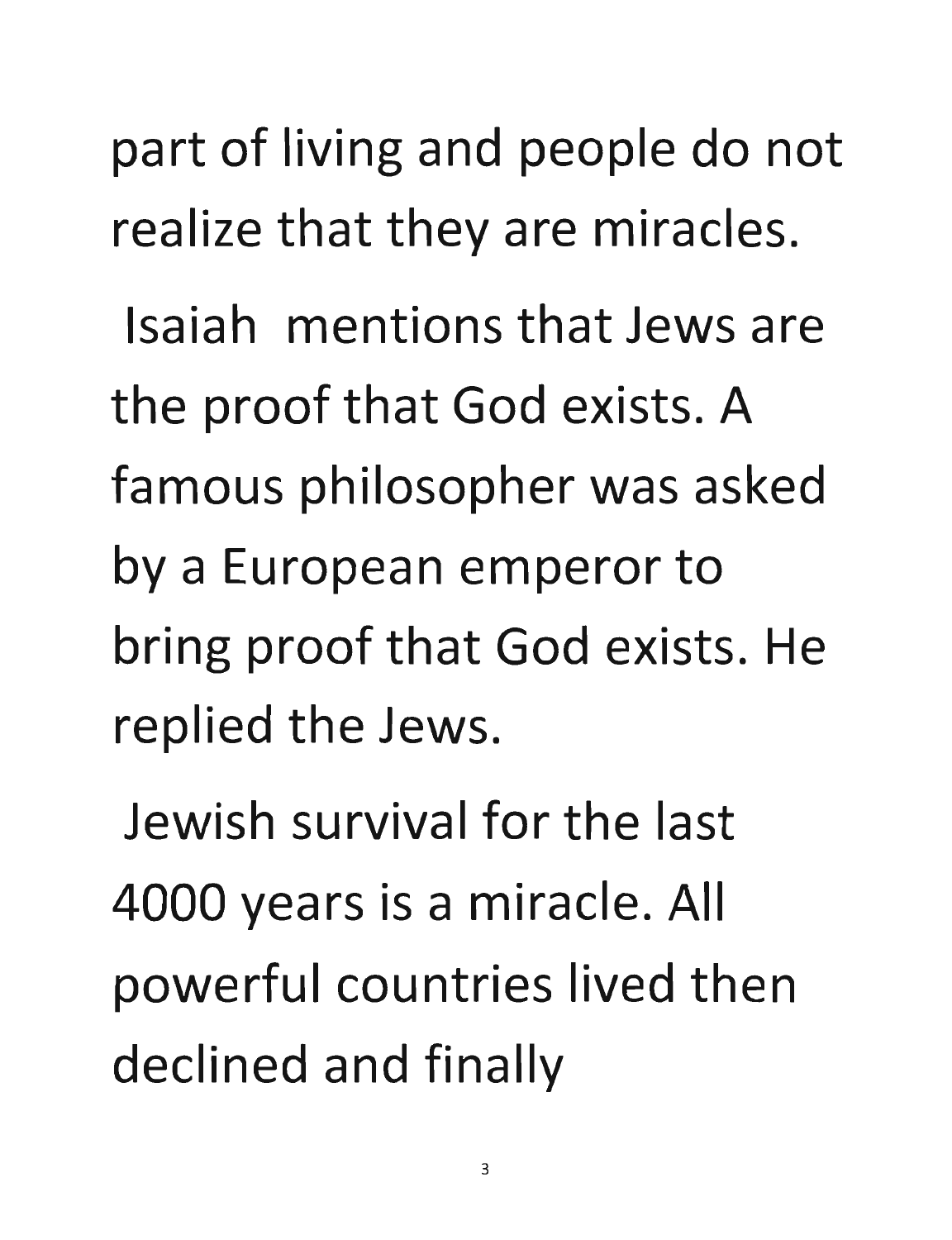disappeared. Ancient Persia Greece Rome are examples. Jews defeated and exiled 2000 years ago still exist. Israel is resurrected in its national home. Every day it exists is a miracle. One only need open their eyes and they will hear smell see the miracle of God. The Bible 5 books of Moses and the Nach other books of the

Bible have fantastic mind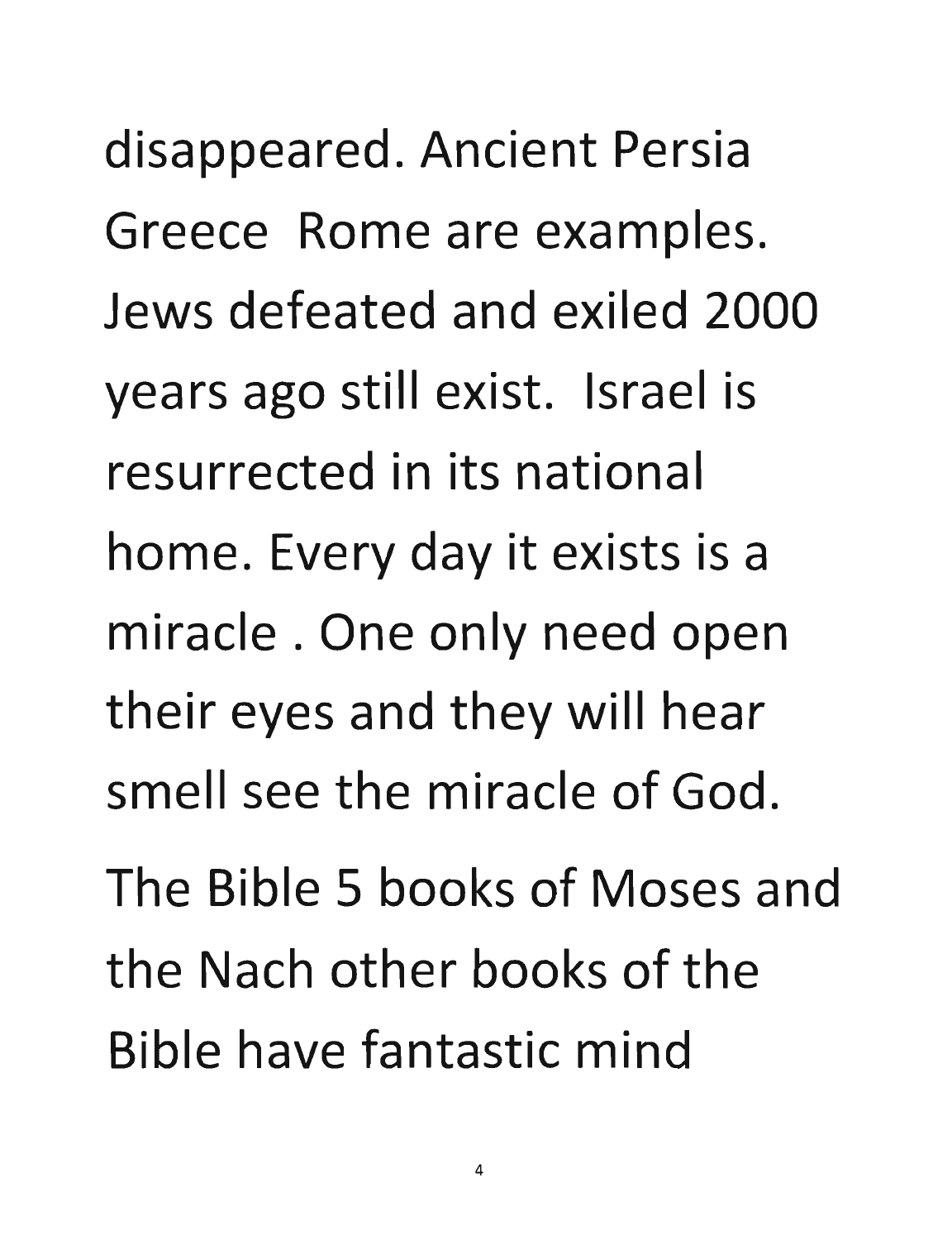wrecking stories of miracles. MANY OF THES STORIES DEFY HUMAN UNDERSTANDING. HOWEVER ALL OF THEM OCCURRED. [1] GOD DID INFLICT 10 PLAGUES ON THE EGYPTIANS [2] GOD DID SPLIT THE WATERS OF THE RED SEA. THE JEWS PASSED TO SAFETY AND ALL THE PURSUING EGYPTIANS DROWNED.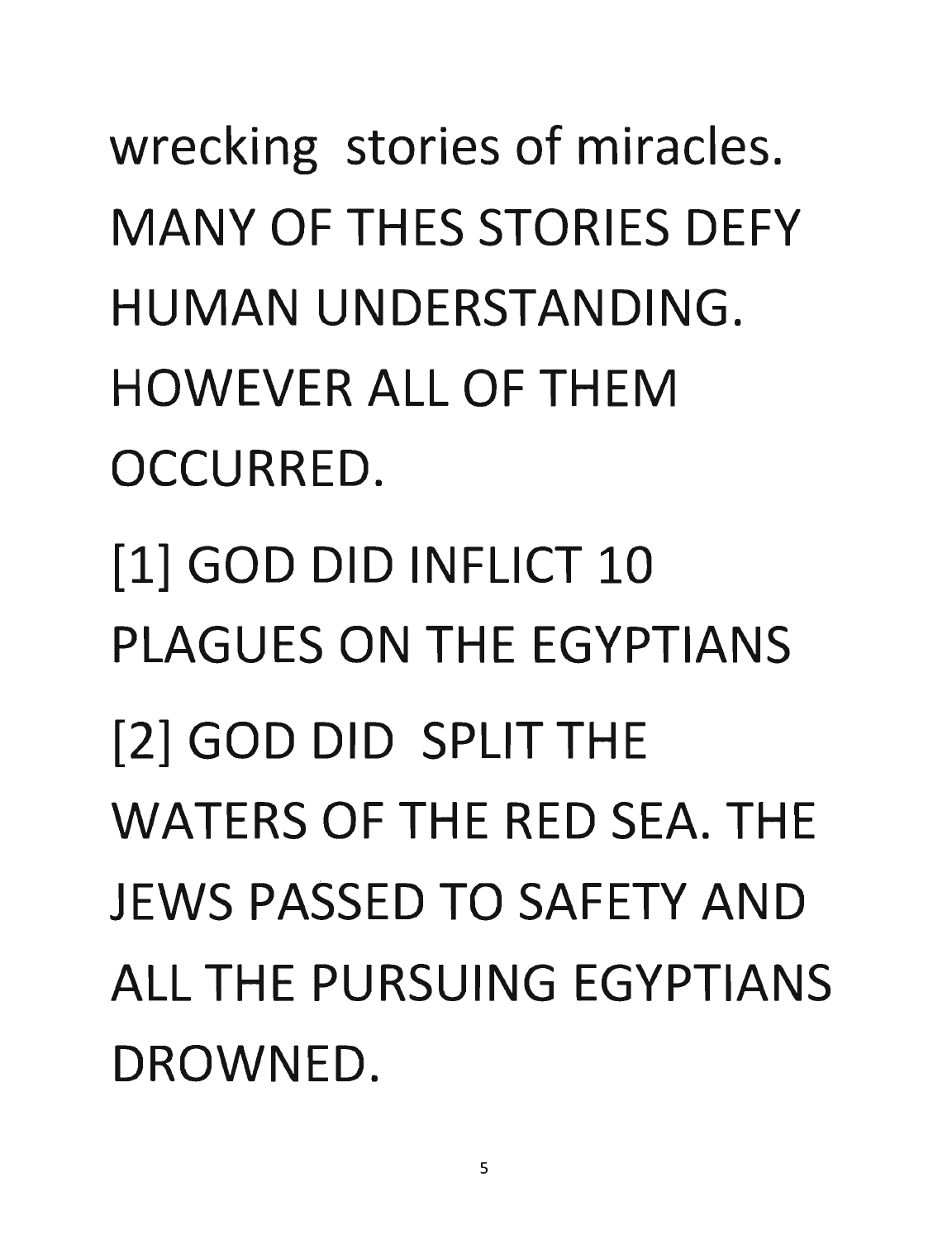[3] GOD FED WITH MANNA AND WATER FLOWED FROM A STONE. THE MILLIONS OF JEWS AND NON JEWS THUS WERE SUSTAINED FOR 40 YEARS. THE MILLIONS OF JEWS AND NON JEWS WHO WERE LIBERATED FROM BONDAGE IN EGYPT BY GOD HAD ENOUGH FOOD AND WATER TO MEET THEIR DAILY NEEDS FOR 40 YEARS.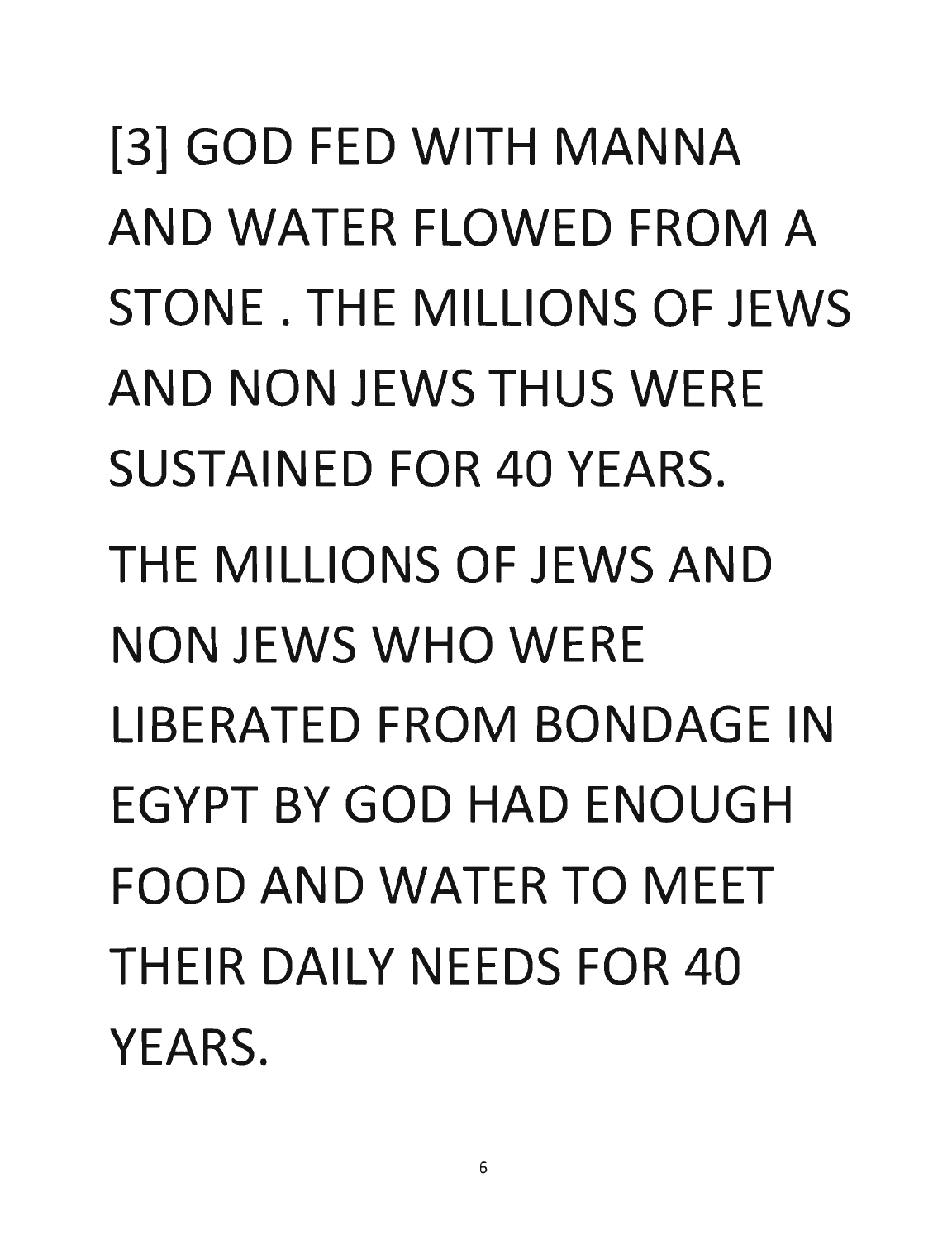[4] CLOUDS OF FIRE WARMED THEM AT NIGHT AND CLOUDS KEPT THEM COOL DURING THE DAY.

[5] None were harmed by scorpions and other reptiles.

[6] WHEN MIRRIAM THE SISTER OF MOSES DIED WATER STOPPED FLOWING FROM THE STONE .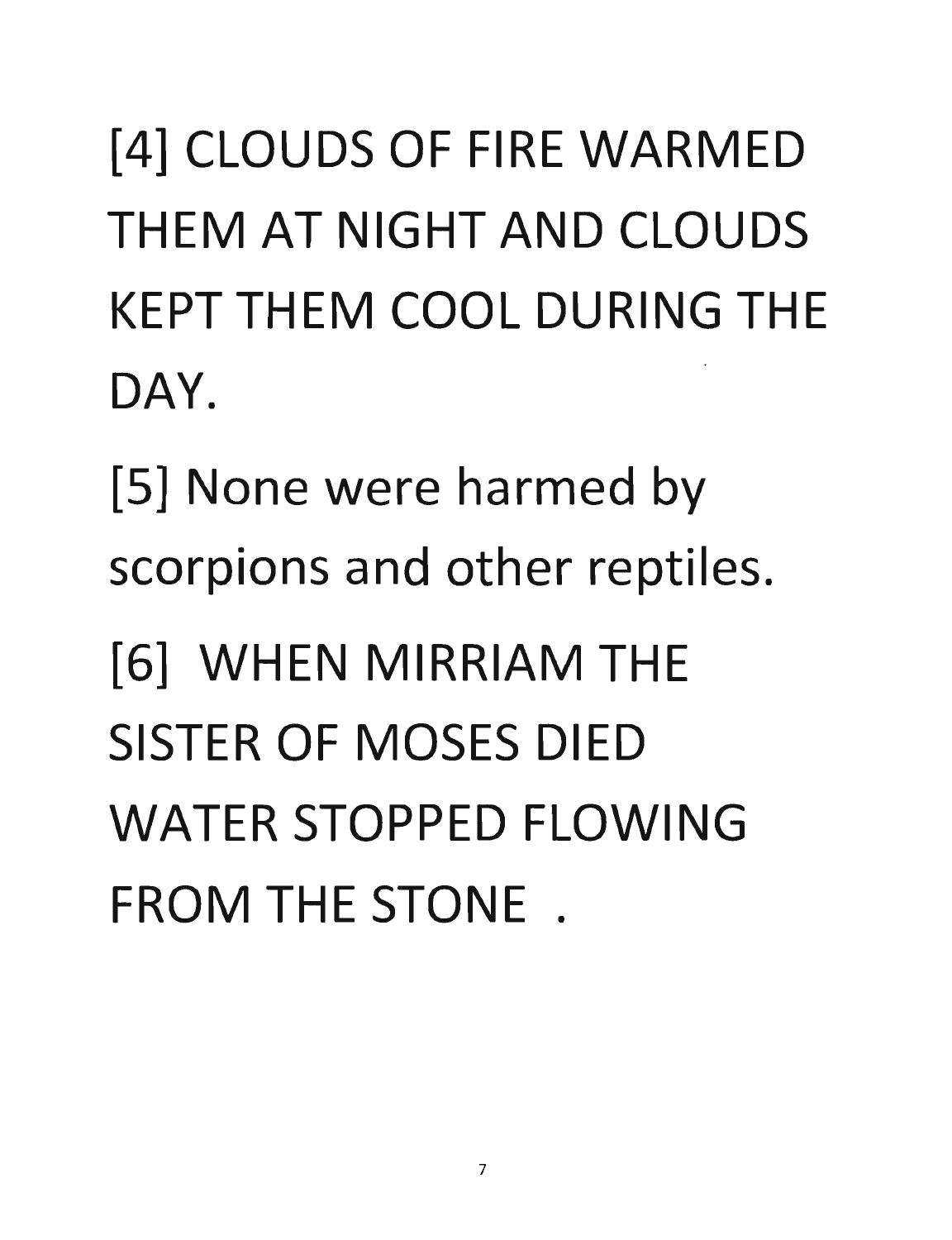[7] WHEN MOSES AND AARON DEFIED GOD'S COMMAND TO SPEAK TO THE STONE.

INSTEAD MOSES STRUCK THE STONE. WATER BEGAN TO FLOW AGAIN.

[8] HOWEVER MOSES AND AARON WERE PUNISHED. BOTH WERE SENTENCED TO DIE AND NOT ENTER THE PROMISED LAND-ISRAEL.

[9] AARON DIED.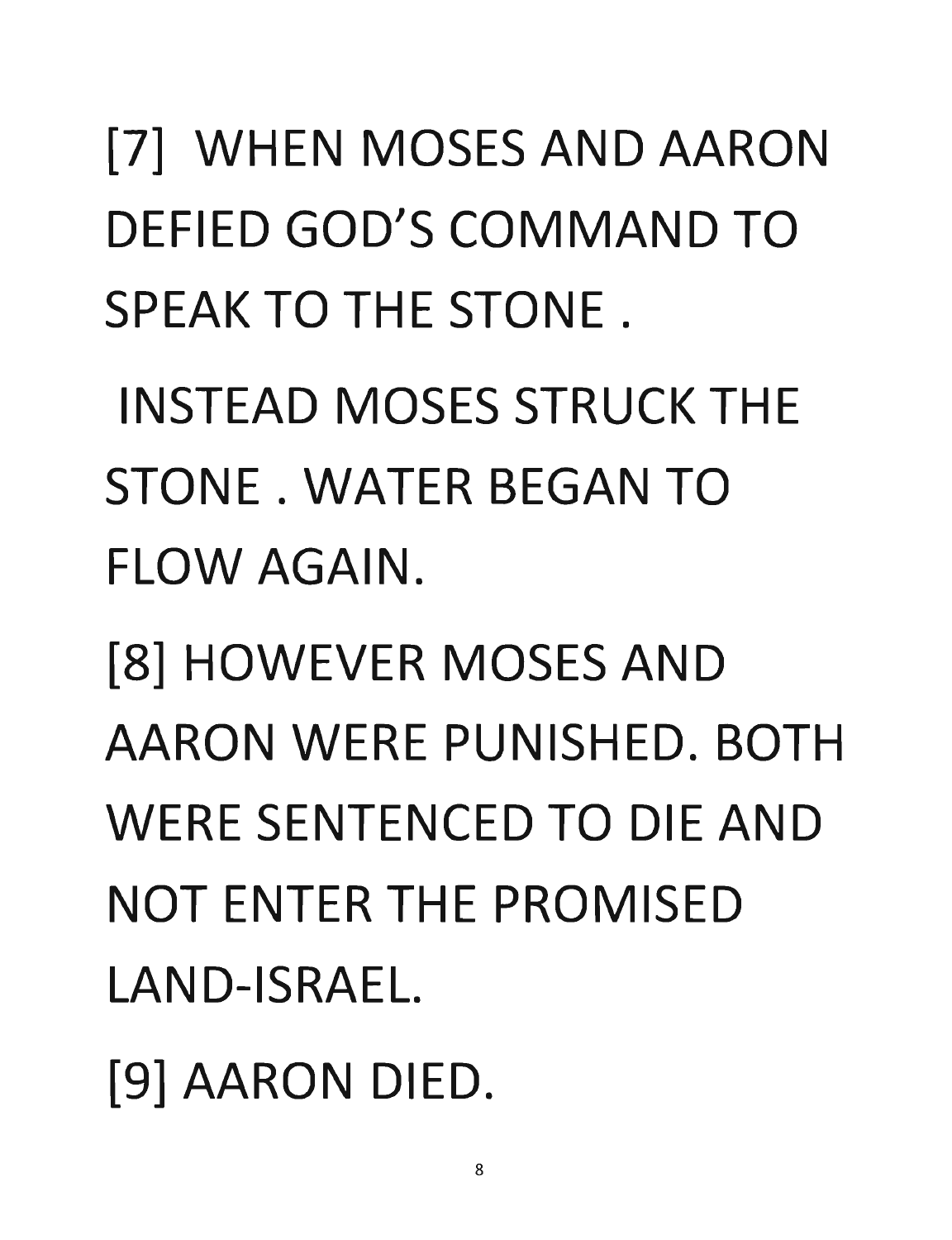[10] MOSES ACCORDING TO MEDROSH HAGODOL BERAISHIS PAGE132; DEVORIM RABBO 3:15 YALKUT SHMUEL PART I REMEZ 337 ON SCRRIPURE STATEMENT "AND NO ONE KNOWS WHERE MOSES WAS BURIED " TO MEAN THAT Moses ascended to heaven.

Chanoch in Genesis5:24 " AND GOD TOOK HIM IS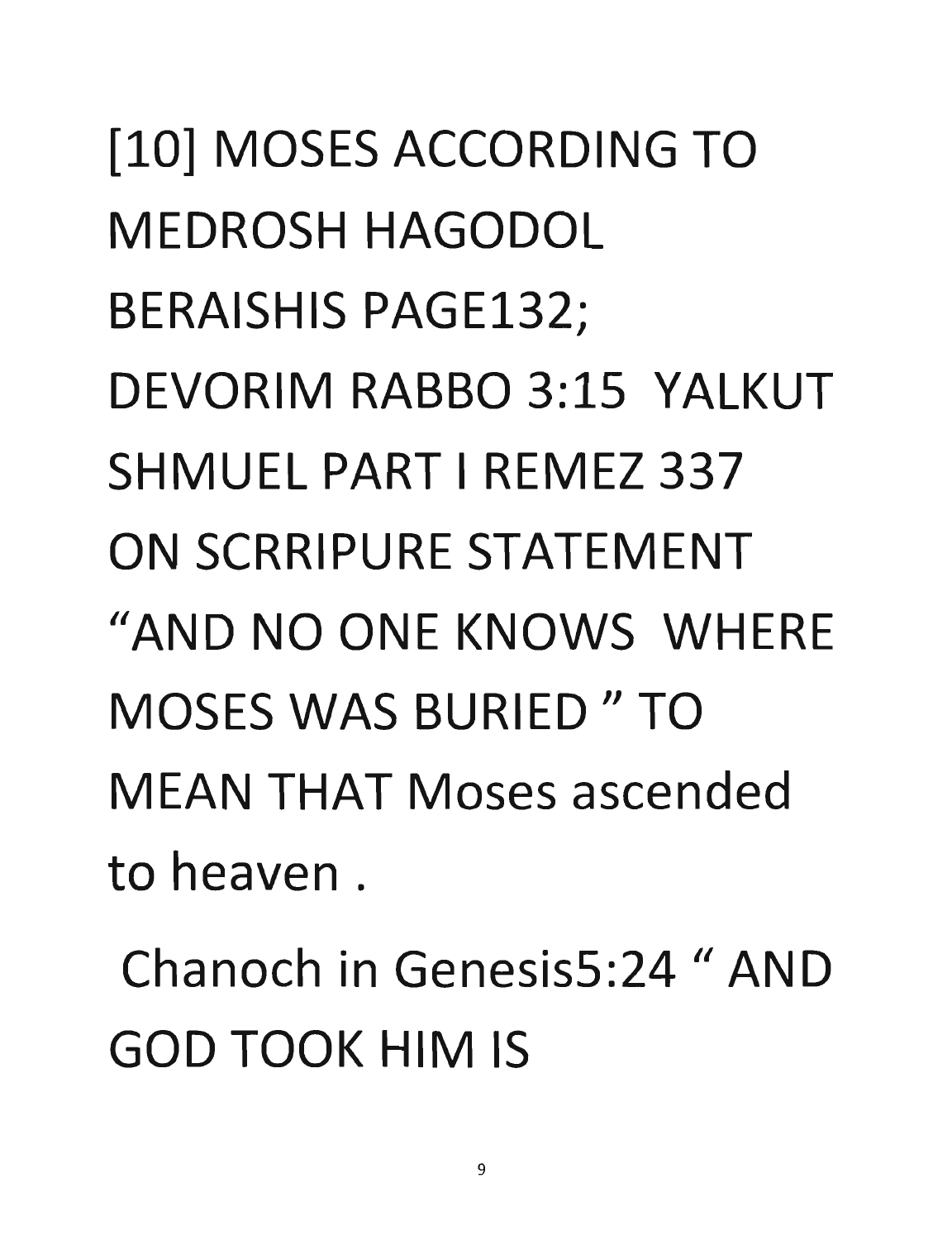INTERPRETED TO MEAN THAT Chanoch ascended to heaven. Also RAV YEHOSHUA BEN LEVI ASCENDED TO HEAVEN. THEY ALL WERE TAKEN BY GOD AND BECAME ANGELS.

HIS SOUL ENTERED THE OTHER WORLD OF ANGELS. ELIJAH HAS THE ABILITY TO REENER HIS MORTAL BODY AND CORRESPOND WITH HUMANS. AT THAT INSTANT HIS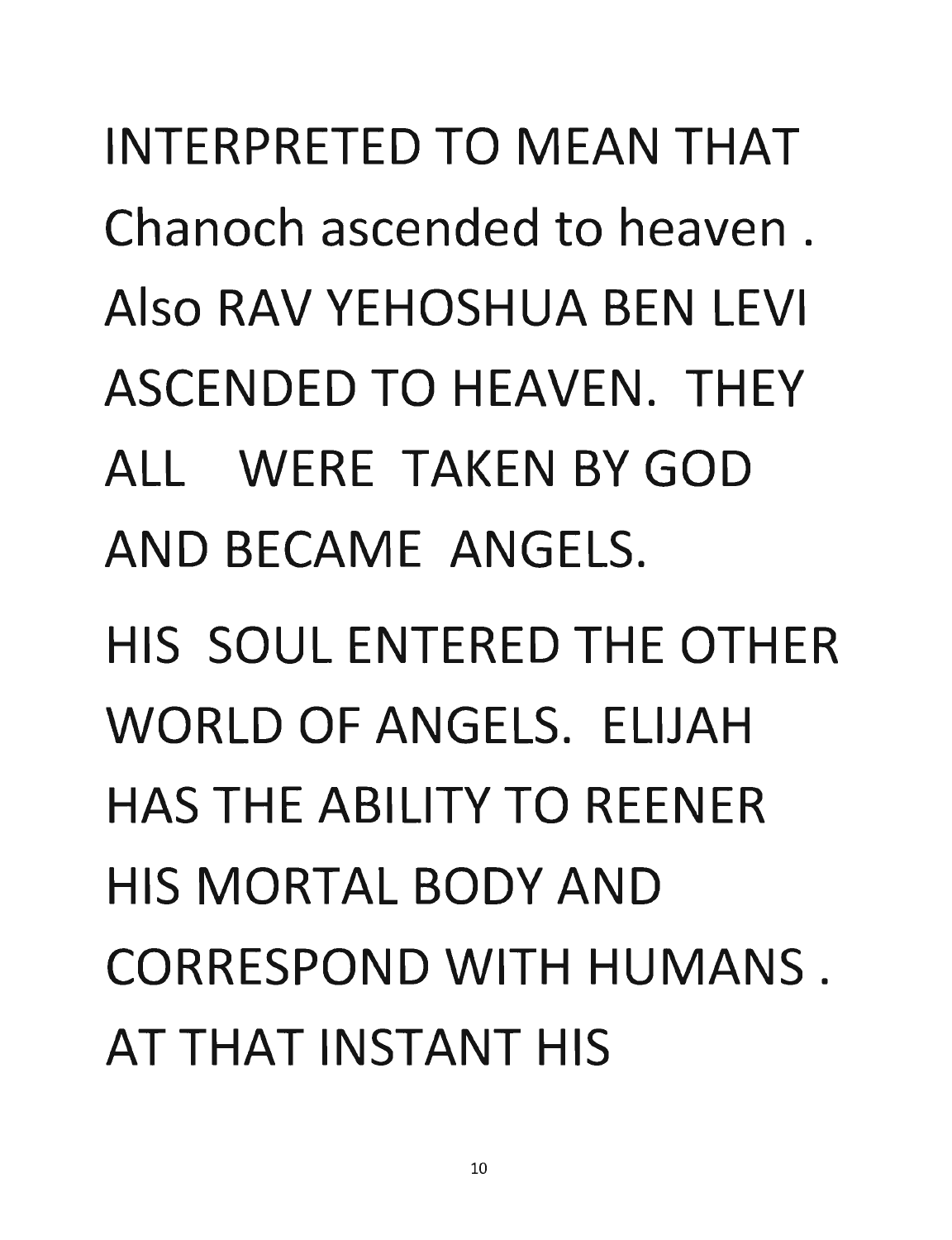PRONOUNCENET OF JEWSH LAW CONTROLS. HOWEVER WHEN ELIJAH DOES NOT UNITE WITH HIS BODY AT A CIRCUMSICION OF A NEW BORN JEWISH MALE INFANT OR AT THE PASSOVER SEDER THEN HE HAS THE STAUS OF AN ANGEL. THEN HIS RULING CARRIES NO WEIGHT. SINCE ANGELS CAN NOT PARTICIPATE IN TALMUDIC DEBATES.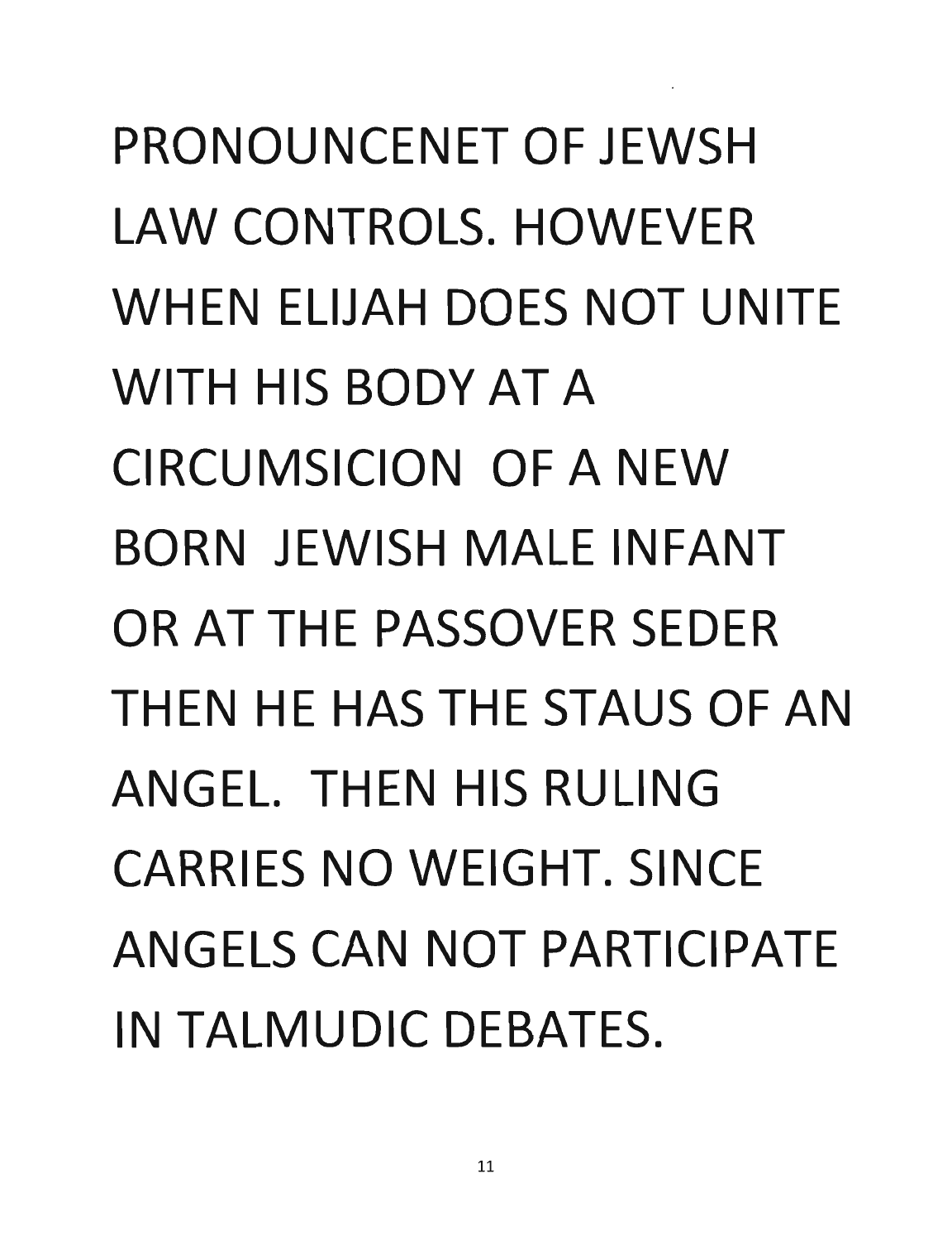### REASON TORAH DECISIONS ARE NOT DECIDED IN HEAVEN BUT ONLY ON EARTH BY TALMUDIC SCHOLARS.

[11] OVER 400 YEARS LATER PROPHET ELIJAH WOULD ALSO **LEAVE THIS MUNDANE** EXISTANCE AND BECOME AN ANGEL.

MELOCHIM **II** 2:1 2:11 2:12 DESCRIBES THE EVENT.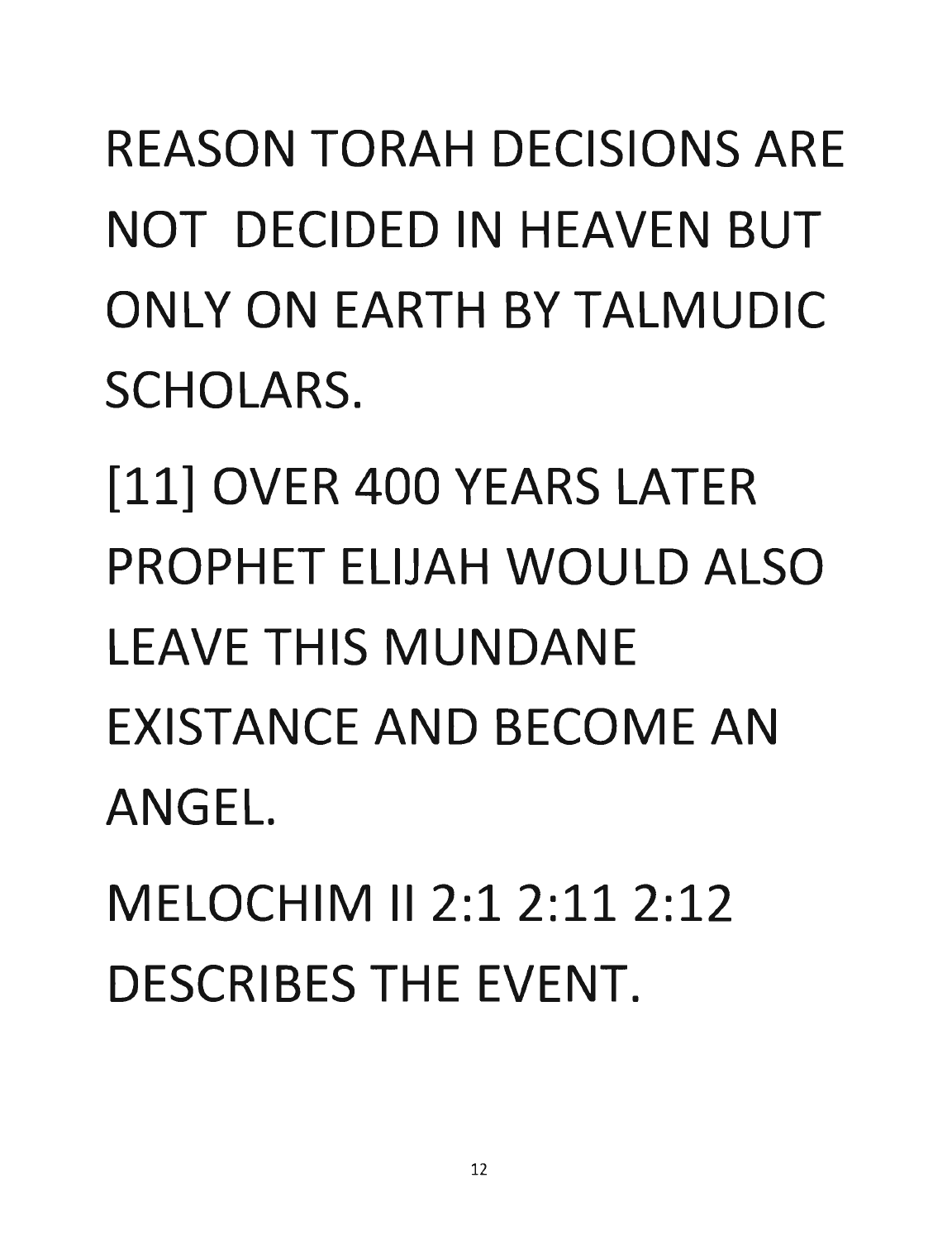ELIJAH MOUNTS A FIERY CHARIOT DRAWN BY FIERY HORSES. SUCH A DESCRIPTION DEFIES HUMAN UNDERSTANDING. WOULDN'T ELIJAH BE BURNED? THE . ANSWER IS YES. BUT IT WAS A MIRACLE SO HE DID NOT GET BURNED. AT THAT INSTANT ELIJAH NO LONGER WAS A MORTAL BUT AN ANGEL.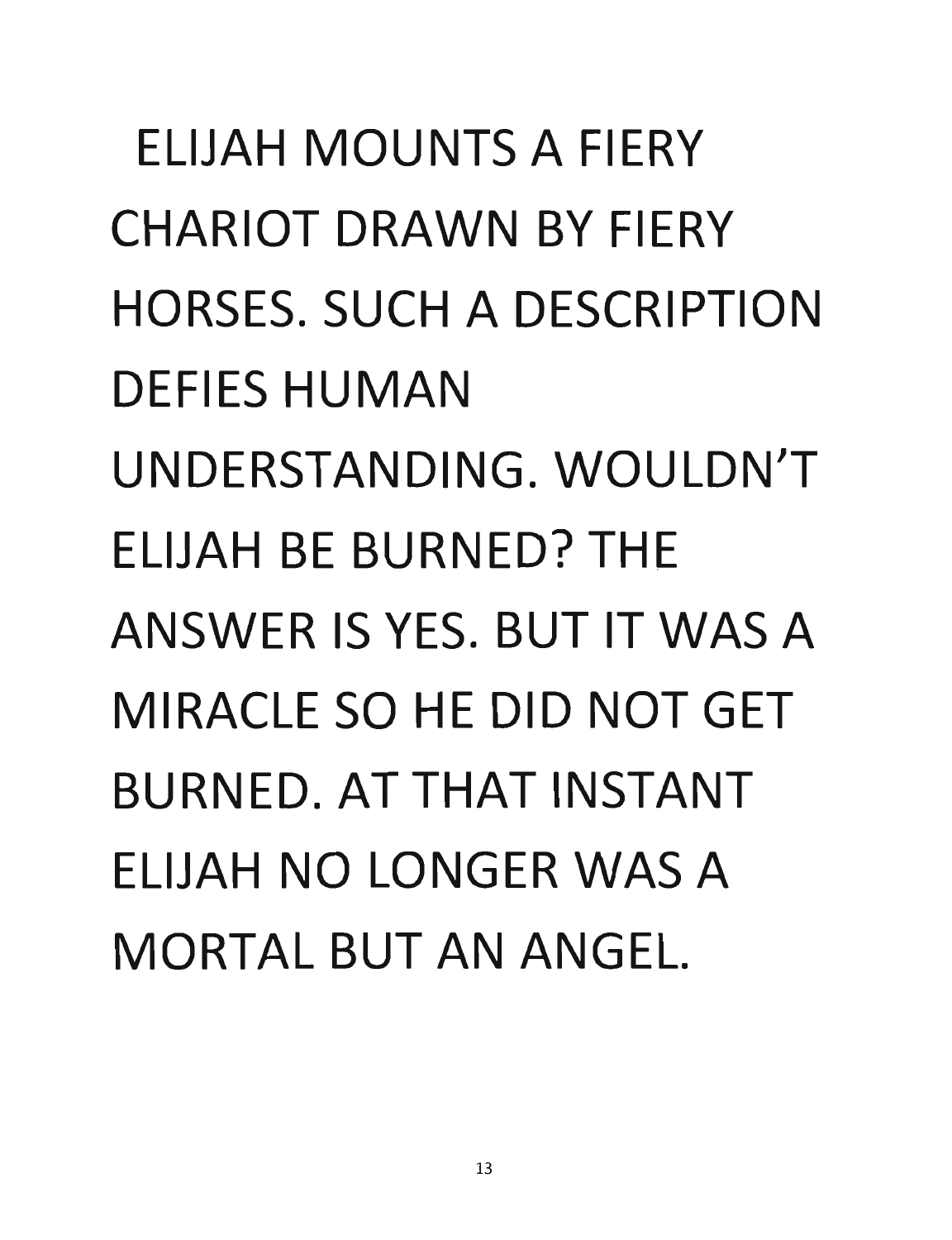## COMMENTATORS OF JEWISH LAW EVEN HOEZER Darkei Moshe 17:5 CITES TRUMOS HADESHEN PSOKIM UKSOVIM 102 -DEBATE THE MARITAL STATUS OF THE WIFE OF ELIJAH AT THE INSTANT THAT HE TRANSFORMED TO AN ANGEL.

IS HIS WIFE PERMITTED TO MARRY ANOTHER MAN?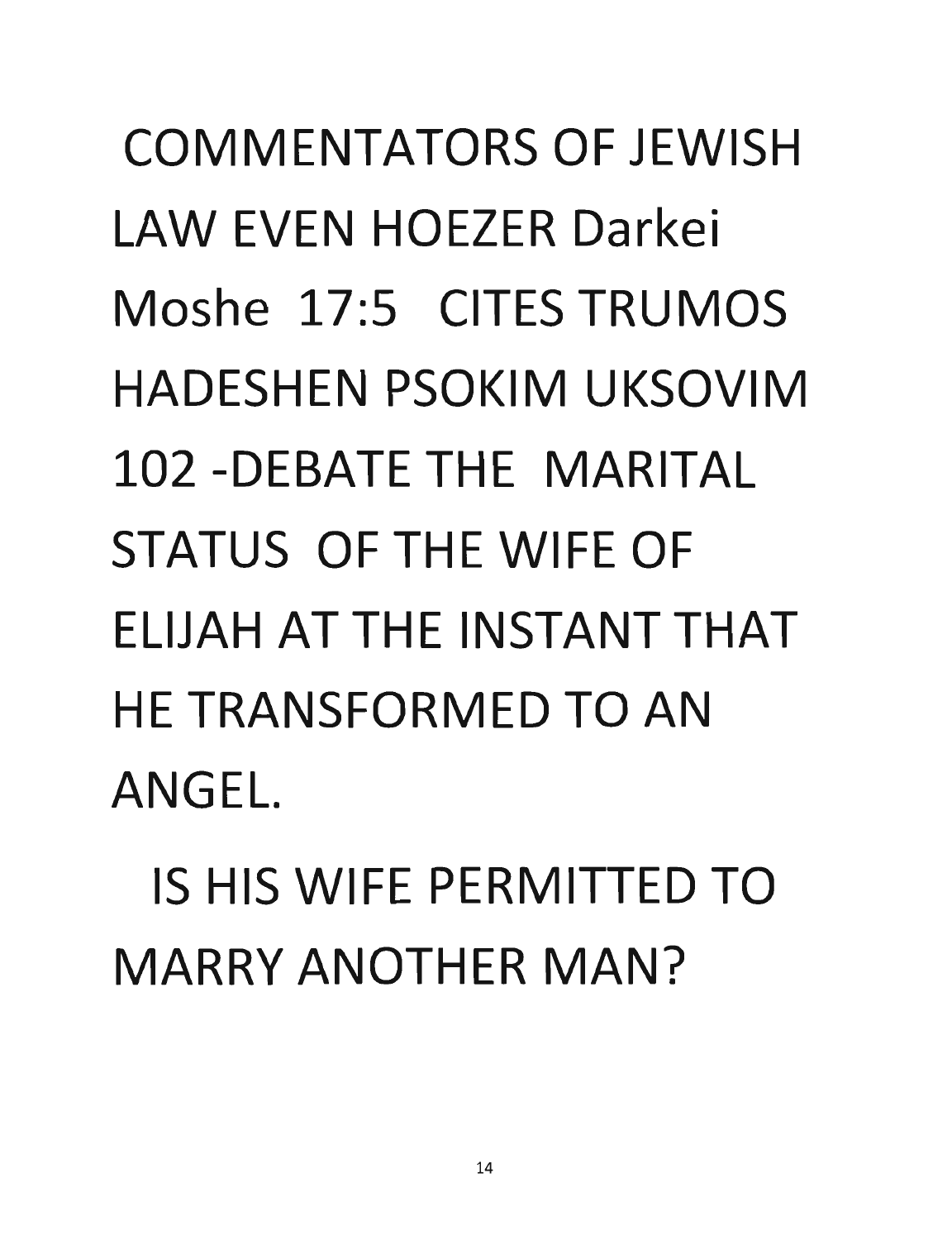A JEWISH MARRIED WOMAN IS NOT PERMITTED TO WED ANOTHER MAN.

WOULD ELIJAH ONCE TRANSFORMED TO AN ANGEL BE CONSIDERED ALIVE AND STILL BE DEEMED HER HUSBAND?OR ONCE BECOMING AN ANGEL HIS STATUS CHANGES? THE RESOUTION OF THIS QUERRY IS THAT ONLY THE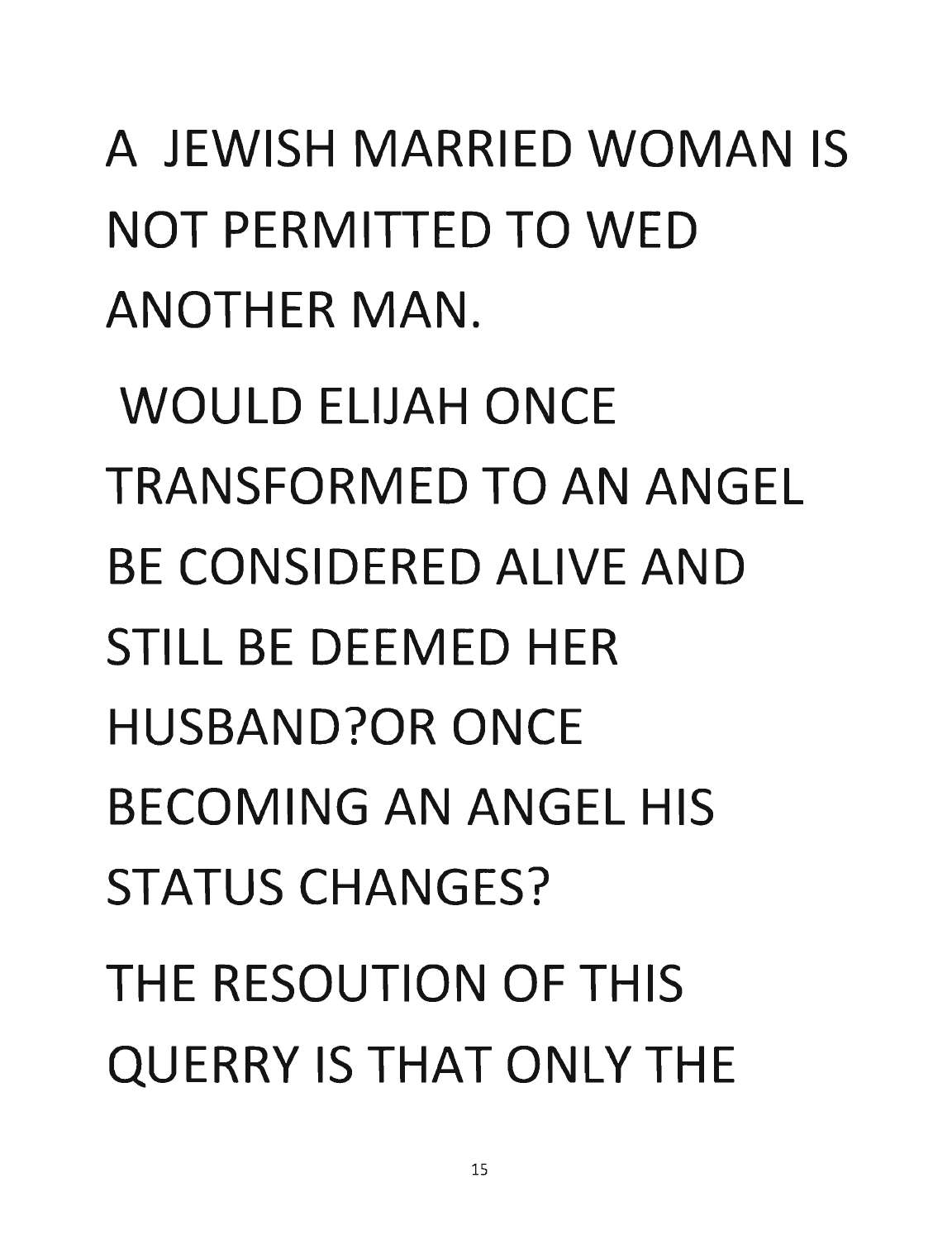WIFE OF A JEWISH MAN; NOT THE WIFE OF AN ANGEL CAN NOT MARRY ANOTHER MAN. IN EFFECT THE PREVIOUS MARRIAGE OF ELIJAH IS ANNULLED. SAME CONCLUSION RESPONSA LEKUTEI CHSAM SOFER #98.

THUS IF A JEW STOPS PRACTICING JEWISH LAW MANY COMMENATATORS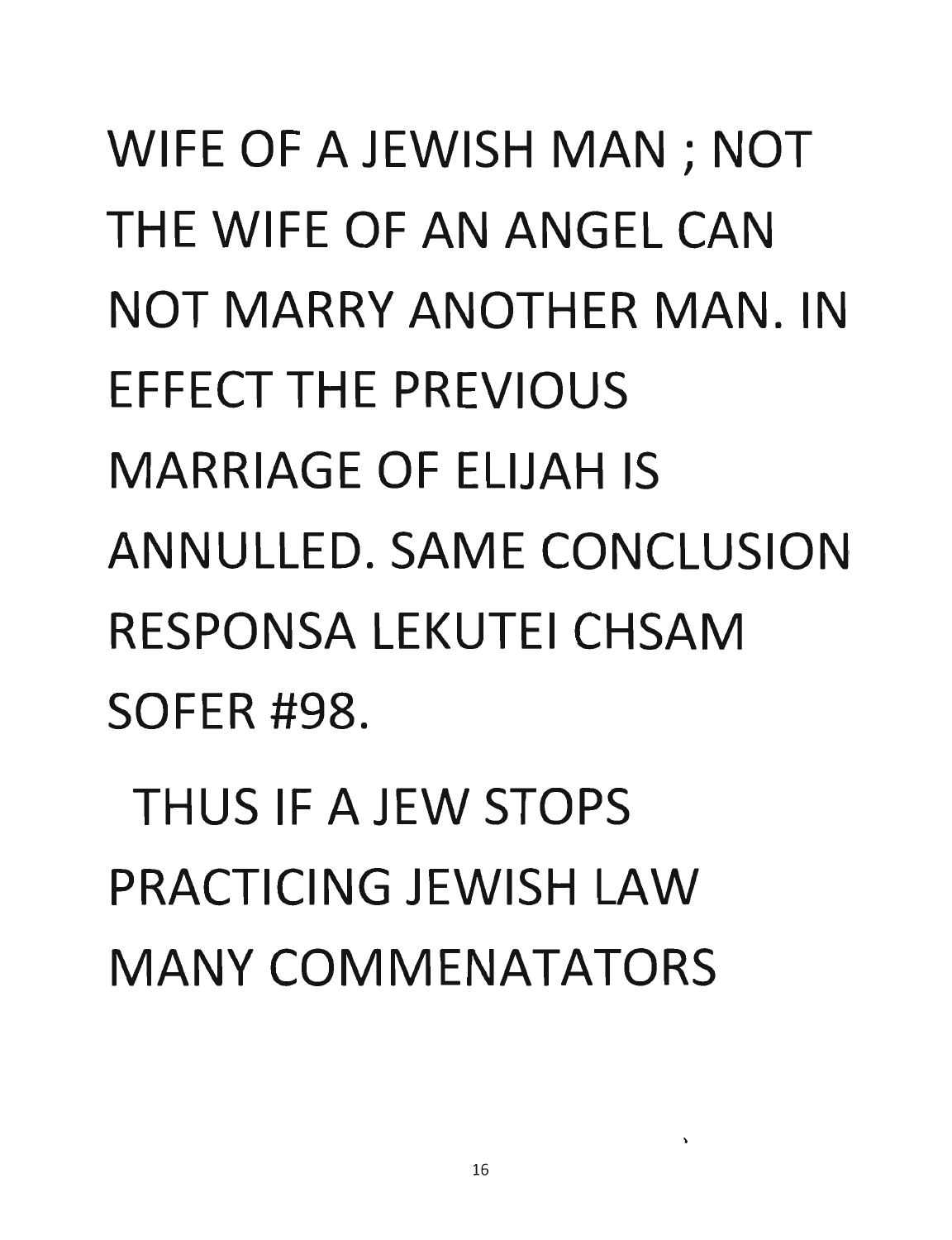#### DEEM HIM AS CHANGING HIS STATUS TO A NON JEW.

THUS HIS PREVIOUS MARRIAGE IS ANNULLED. HIS WIFE THEN CAN MARRY ANOTHER JEW. THIS DISPENSATION IS USED WHEN HER FIRST HUSBAND REDFUSES TO GRANT HER A GET-A JEWISH DIVORCE.

[12] A MIRACLE EXISTED WHEN ABRAHAM WAS TOSSED BY THE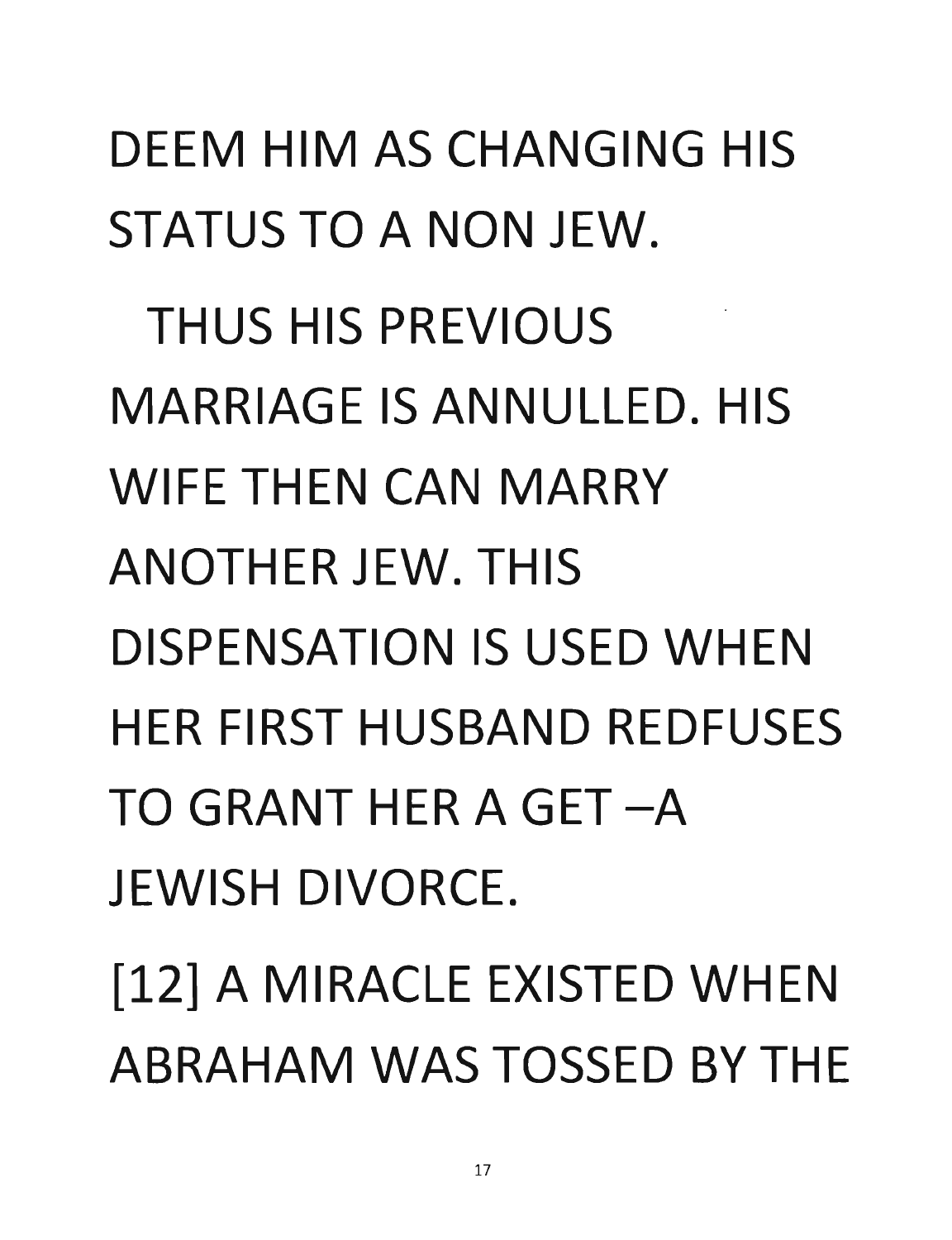ORDER OF EMPEROR NIMROD INTO A FIERY OVEN FOR REFUSING TO ACCEPT IDOLS AS god. ABRAHAM ESCAPED WITHOUT ANY INJURIES BECAUSE HE HAD COMPLETE FAITH IN GOD. HOWEVER HIS BROTHER WHO ENTERTAINED DOUBTS WAS BURNED ALIVE WHEN HE WAS TOSSED. THIS WAS A MIRACLE.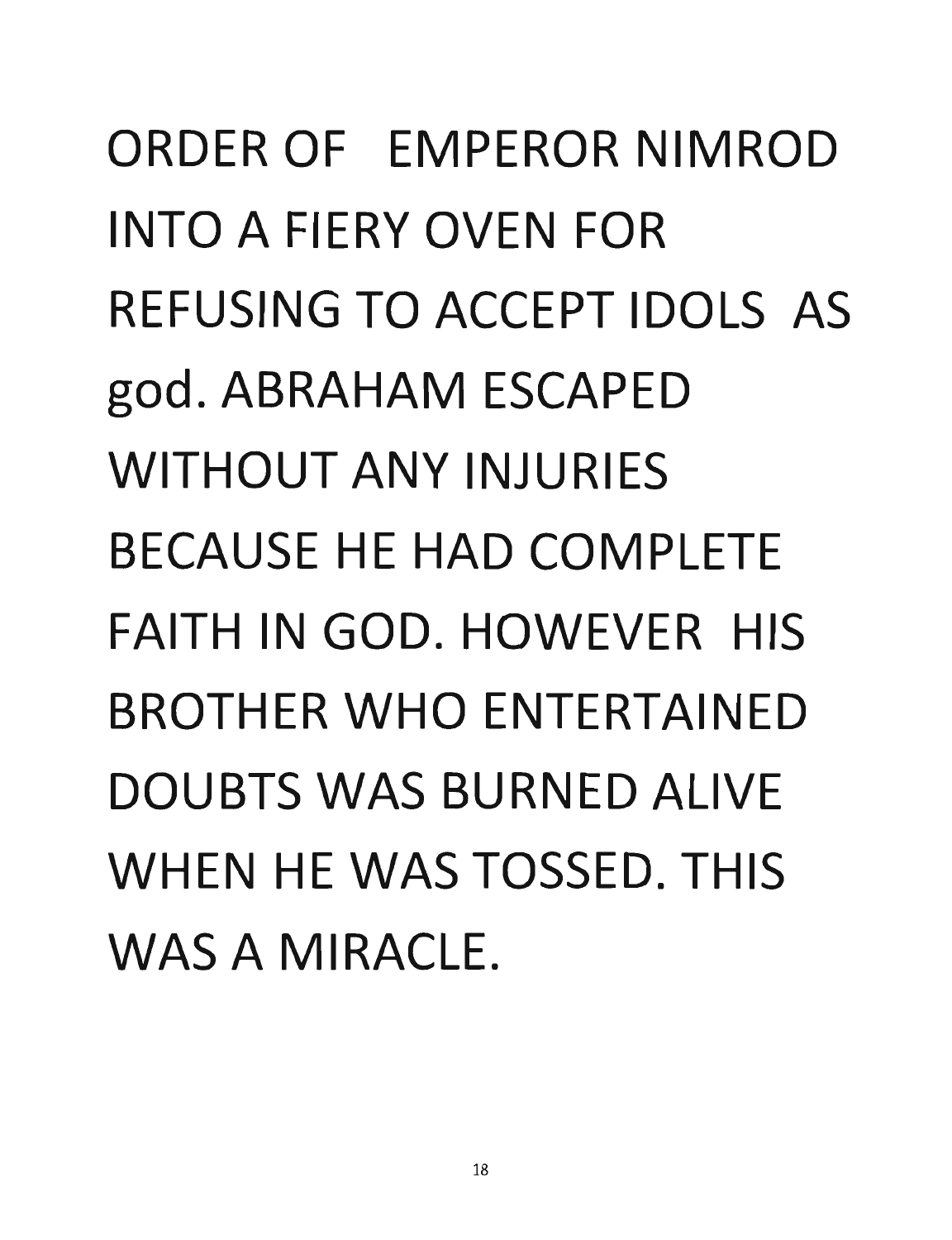[13] LIKEWISE A MIRACLE EXISTED WHEN CHANANEL ARZRIA AND MISHOELE- THREE JEWS IN BABYLON ELECTED TO BE THROWN BY THE ORDER OF NEBUCHADNEZER EMPEROR OF BEBYLON INTO A FIERY OVEN RATHER THAN WORSHIP IDOLS. WHEN NEBUCHADNEZED SAW THAT THEY ESCAPED UNSCATHED HE HAD THEIR ACCUSERS THROWN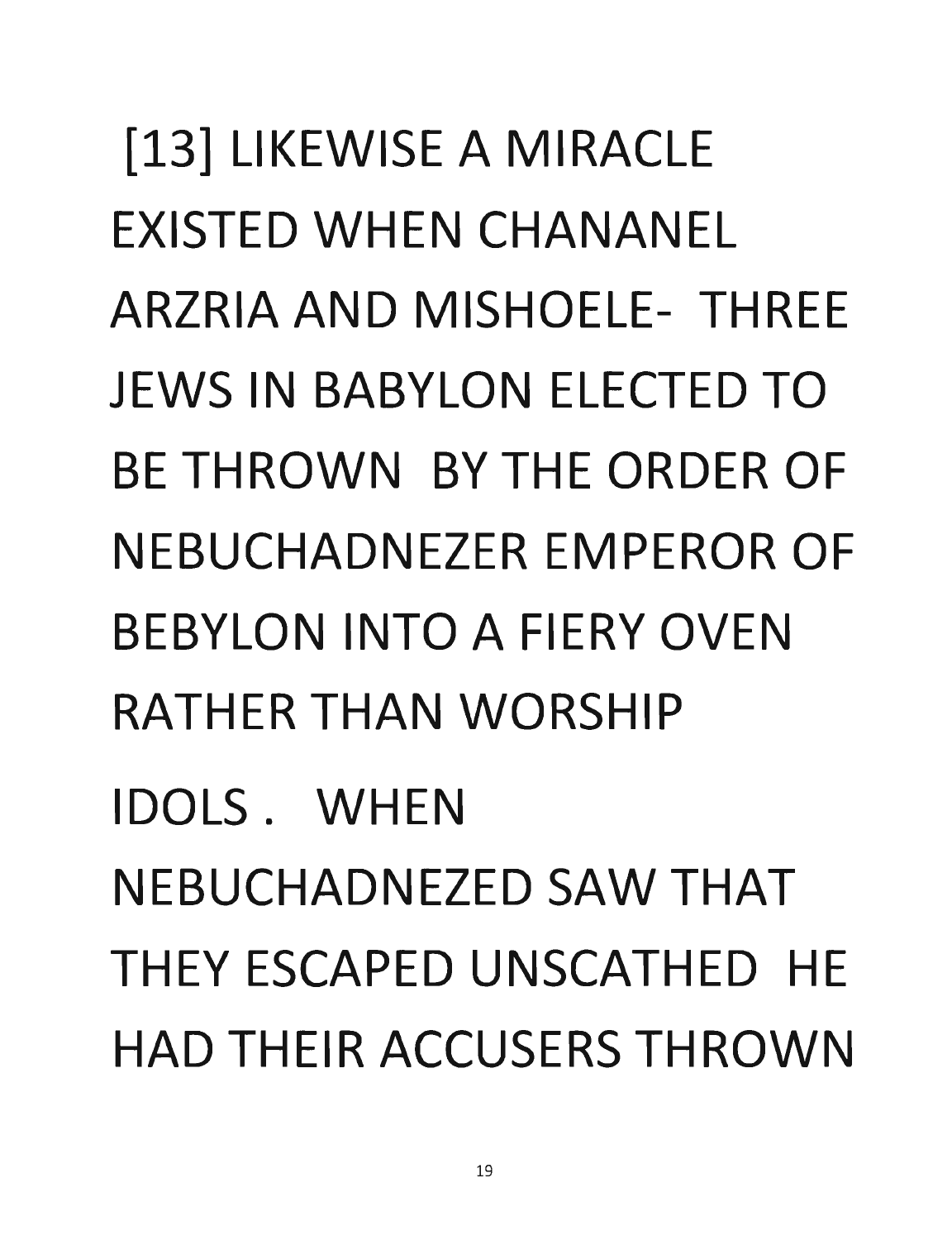IN. THEY WERE INSTANTLY BURNED ALIVE. [14] A MIRACLE OCCURRED WHEN THE SUN STOPPED IN ITS TRACK AND DID NOT MOVE BY ORDER OF JOSHUA IN ORDER TO ENABLE JOSHUA ND THE JEWS TO COMPLETE THE DEFEAT OF THE UNITED CAANANITE ARMIES AT GIVON. "SHEMES BEGIVON DOM" . "THE SUN AT GIVON STOP"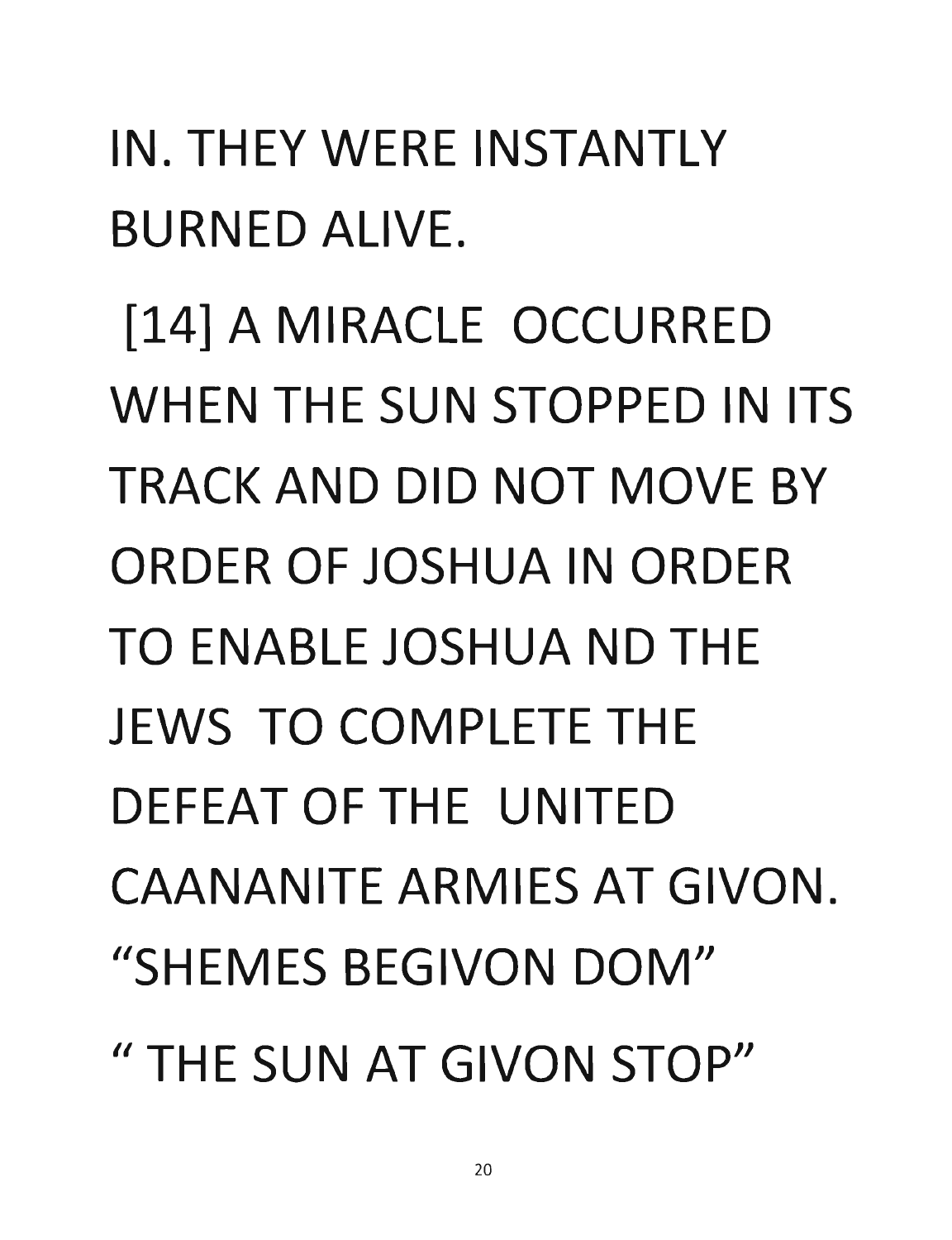HOW IS IT POSSIBLE FOR THE EARTH TO STOP ROTATING ON ITS AXIS? GOOD QUESTION.

I DO NOT KNOW THE ANSWER. ALL I KNOW IS THAT IT HAPPENED.

"TAIKO"

"TISHBI YETARETZ KASHES VEABAYES "

WHEN ELIJAH RETURNS AT THE ADVENT OF THE MESSIANIC ERA HE WILL RESOLVE ALL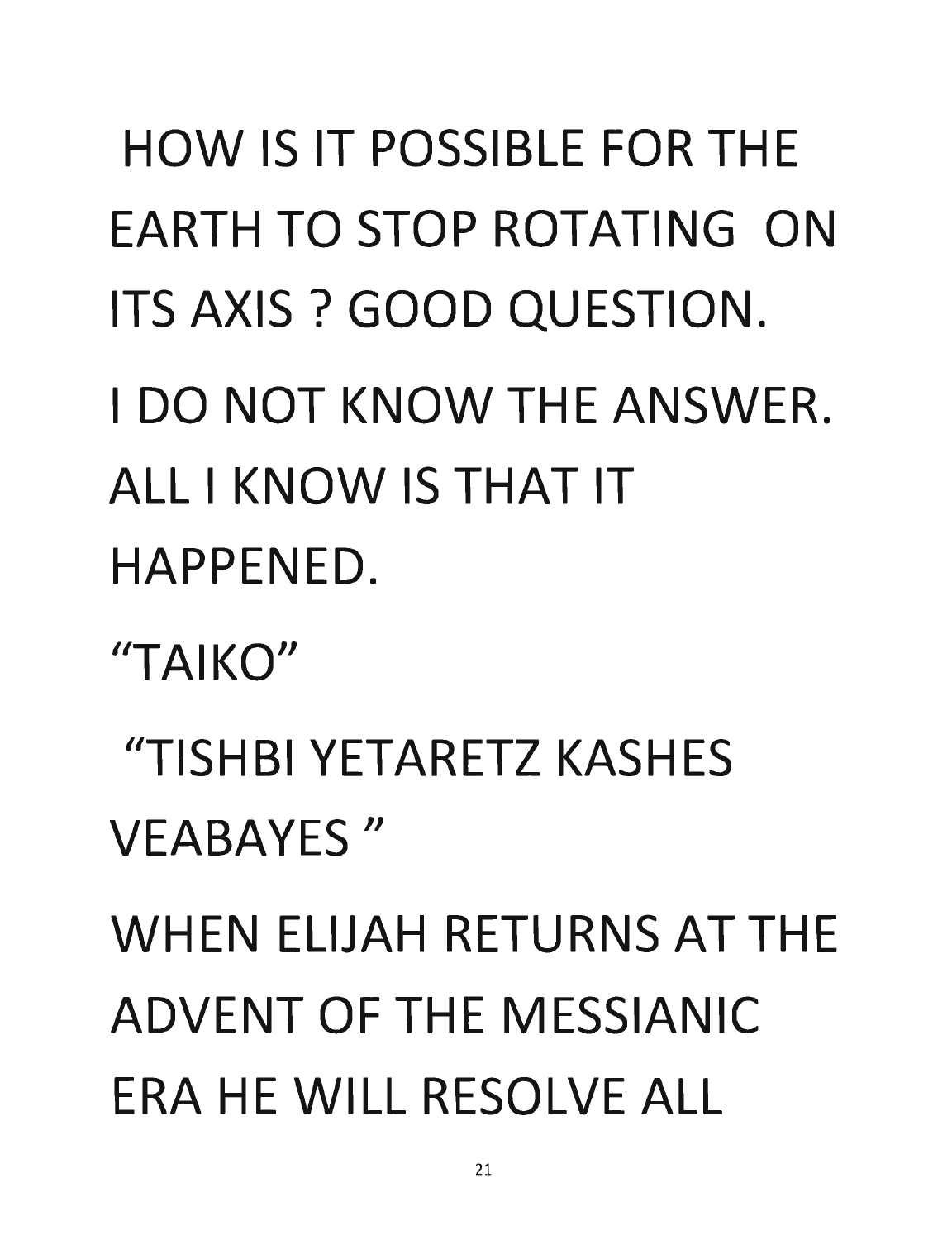QUESTIONS IN THE BIBLICAL STORIES AND IN TALMUDIC DISPUTES. HE WILL EXPLAIN HOW IT IS POSSIBLE FOR ALL THE MIRACLES TO HAVE HAPPENED.

GOD EMPLOYS NATURAL LAWS TO EFFECT ALL MIRACLES.

WE MAY NOT KNOW THE ANSWESR. HOWEVER ALL THE MIRACLES

DID HAPPEN IN THE PAST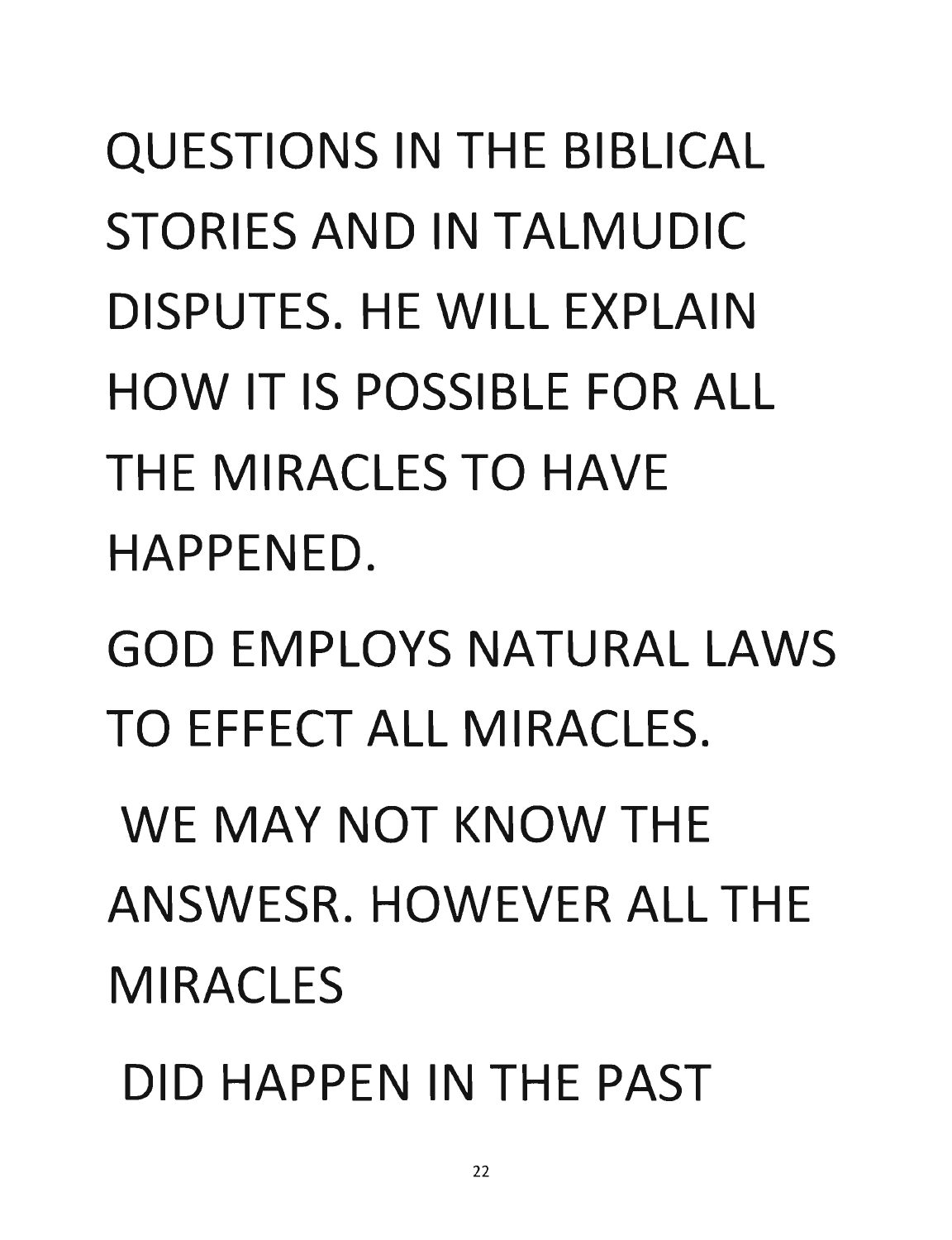DO HAPPEN AT THE PRESENT AND WILL HAPPEN IN THE FUTURE.

WHAT PHYSICISTS ARCHEOLOGISTS AND OTHER SCIENTISTS SUGGEST POSSIBLE EXPLANATIONS MEANS NOTHING.

THE FACT THAT THESE NATURAL CAUSES OCCURRED PRECISELY AT THE INSTANT IN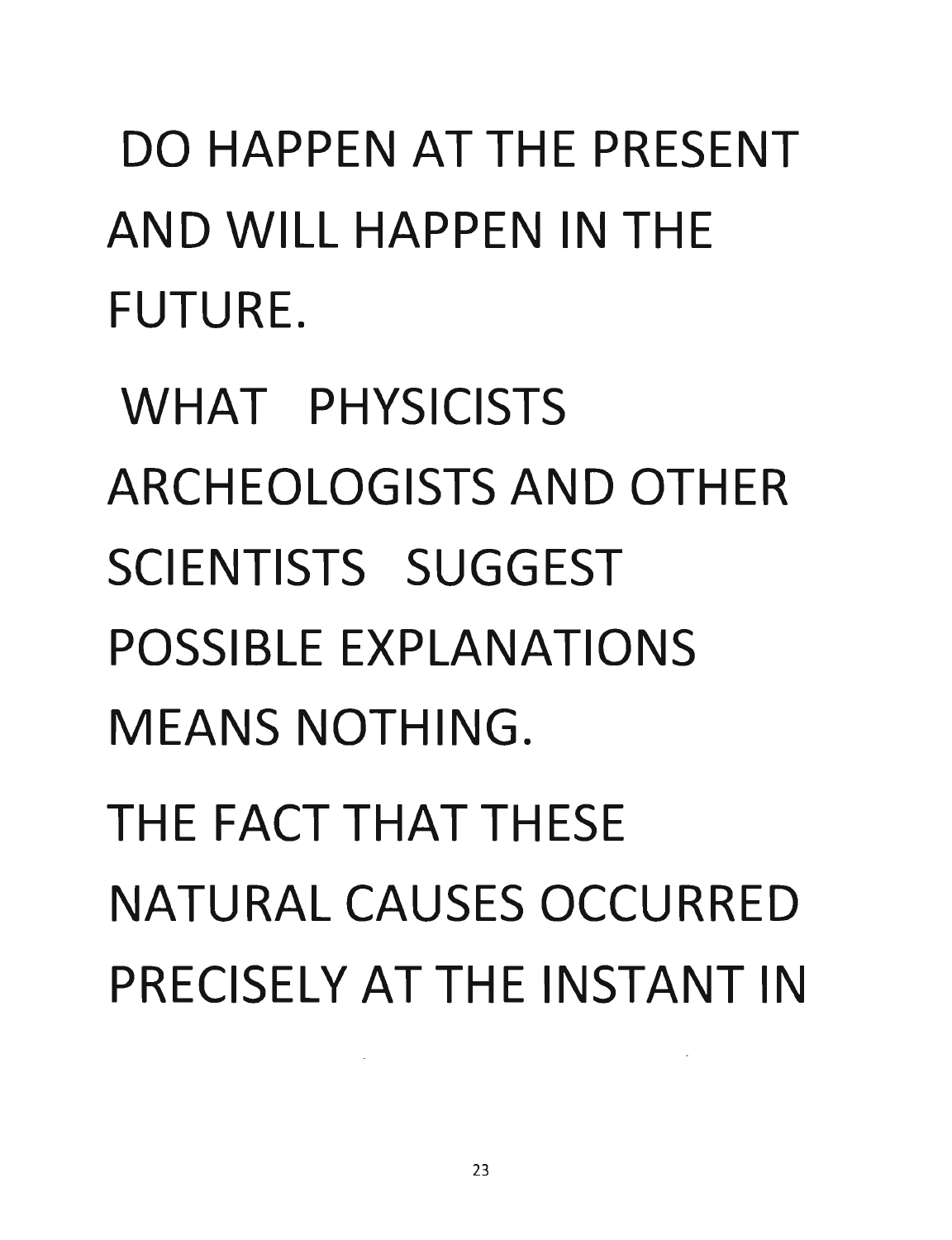#### HISTORY MENTIONED IN THE BIBLE IS THE MIRACLE.

THE GREAEST MIRACLE TO DAY IS THE RESURRECTION OF THE STATE OF ISRAEL IN 1948 AND IN THE WARS 1956 1967 1974 AND ALL THE WARS AGAINST HEZBOLLAH IN LEBANON AND HAMAS IN GAZA THAT ARE GOING ON IN 2018.

THE MIRACLE TODAY IS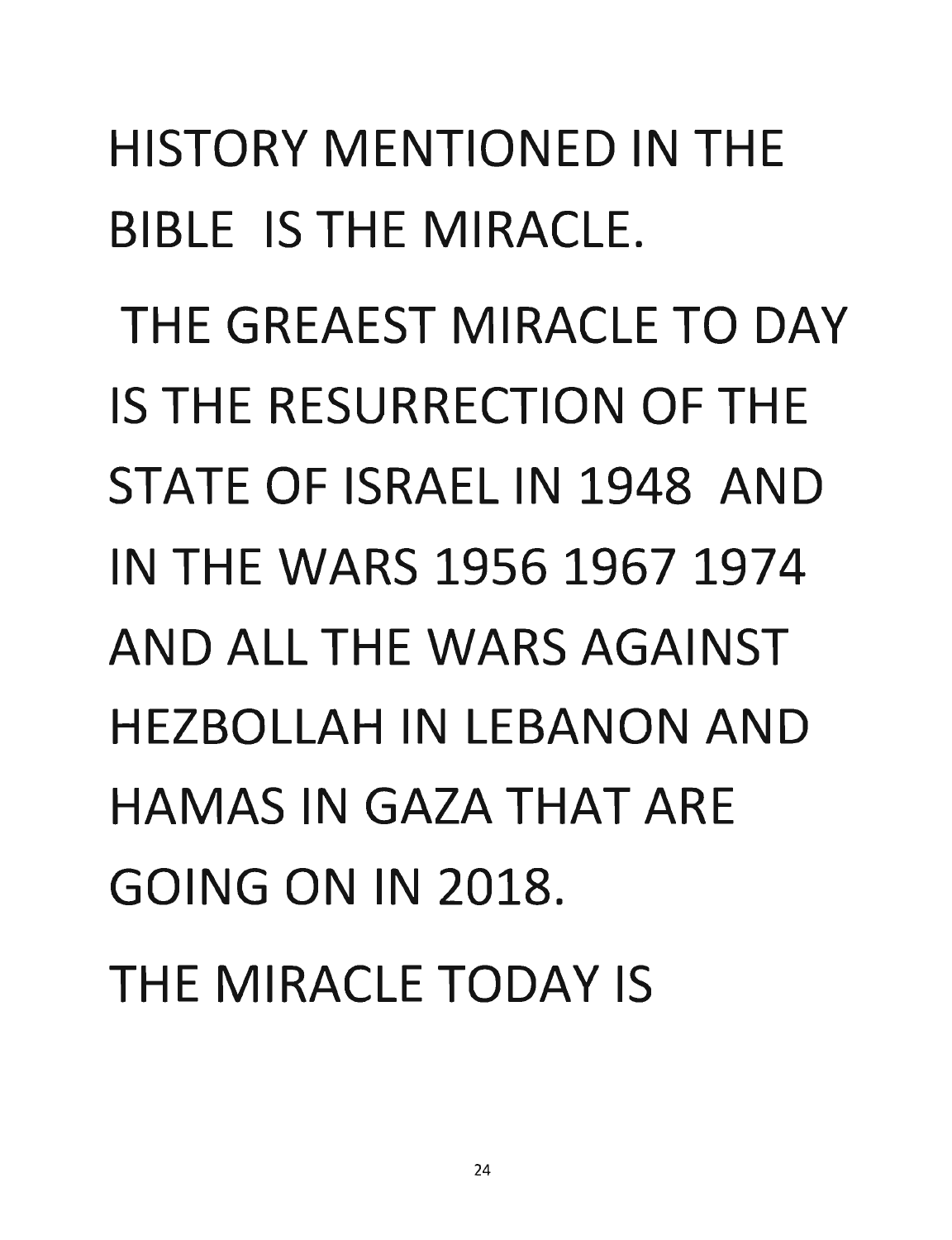THE ABILITY OF THE JEWS TO SURVIVE AGAINST THE BILLIONS OF ARABS AND MULIMS AND THE BILLIONS OF EUROPEANS WHO ARE THE SWORN ENEMIES OF THE JEWS. THEY SUPPORT MORALLY POLITICALLY AND FINANCIALLY THE PALESTINIANS TO DESTROY ISRAEL AND KILL ALL THE JEWS. THEY CREATE AND SUSTAIN ALL THE LIES AND PROSTITUTE